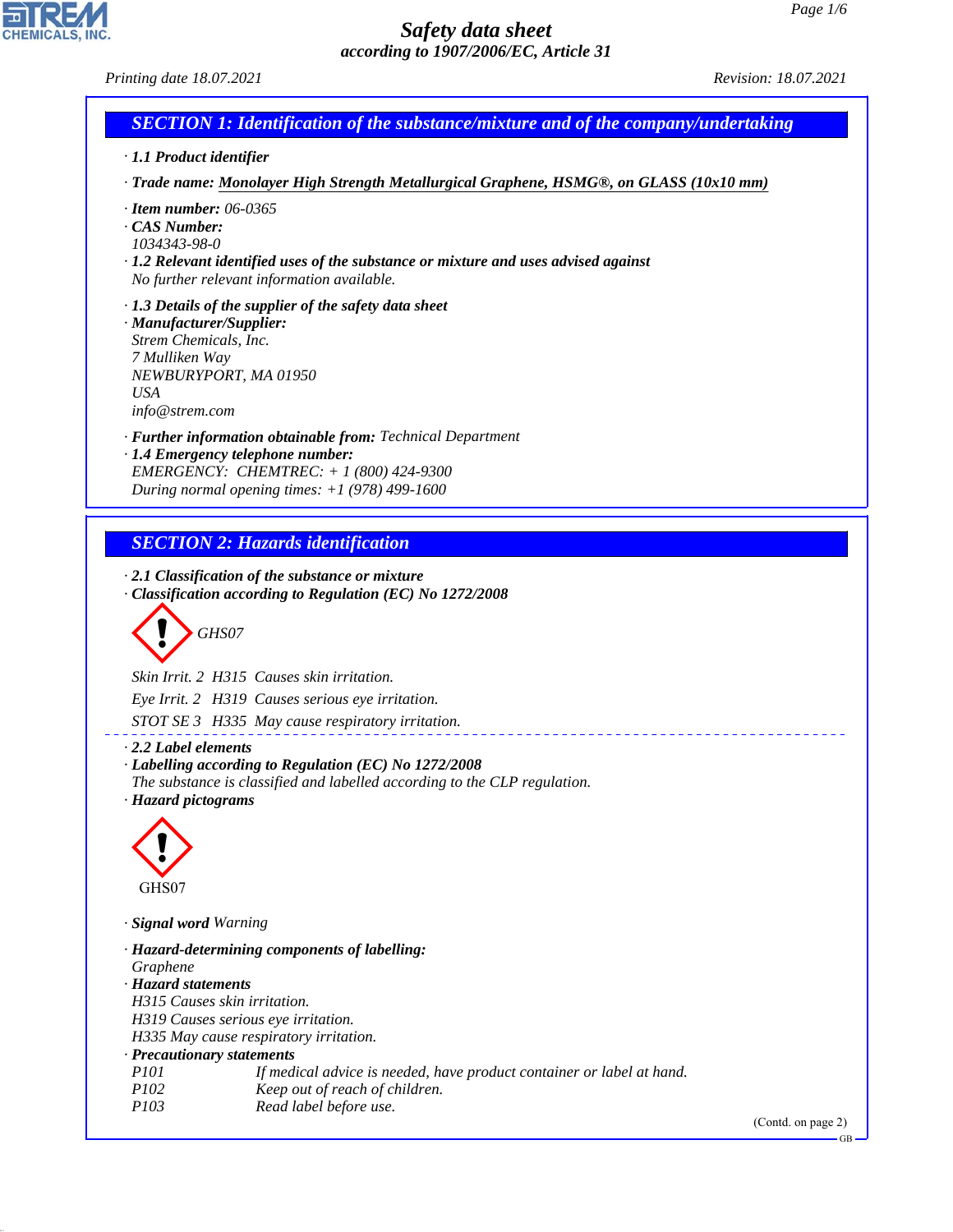*Printing date 18.07.2021 Revision: 18.07.2021*

*Trade name: Monolayer High Strength Metallurgical Graphene, HSMG®, on GLASS (10x10 mm)*

|                           | (Cond. of page 1)                                                                                     |
|---------------------------|-------------------------------------------------------------------------------------------------------|
| P <sub>261</sub>          | Avoid breathing dust/fume/gas/mist/vapours/spray.                                                     |
|                           | P305+P351+P338 IF IN EYES: Rinse cautiously with water for several minutes. Remove contact lenses, if |
|                           | present and easy to do. Continue rinsing.                                                             |
| <i>P321</i>               | Specific treatment (see on this label).                                                               |
| $P403 + P233$             | Store in a well-ventilated place. Keep container tightly closed.                                      |
| P <sub>405</sub>          | Store locked up.                                                                                      |
| <i>P501</i>               | Dispose of contents/container in accordance with local/regional/national/international                |
|                           | regulations.                                                                                          |
| $\cdot$ 2.3 Other hazards |                                                                                                       |

*· Results of PBT and vPvB assessment*

*· PBT: Not applicable.*

*· vPvB: Not applicable.*

# *SECTION 3: Composition/information on ingredients*

- *· 3.1 Chemical characterisation: Substances*
- *· CAS No. Description*
- *1034343-98-0 Graphene*

# *SECTION 4: First aid measures*

- *· 4.1 Description of first aid measures*
- *· General information: Immediately remove any clothing soiled by the product.*
- *· After inhalation: In case of unconsciousness place patient stably in side position for transportation.*
- *· After skin contact: Immediately wash with water and soap and rinse thoroughly.*
- *· After eye contact:*
- *Rinse opened eye for several minutes under running water. If symptoms persist, consult a doctor.*
- *· After swallowing: If symptoms persist consult doctor.*
- *· 4.2 Most important symptoms and effects, both acute and delayed No further relevant information available.*
- *· 4.3 Indication of any immediate medical attention and special treatment needed*
- *No further relevant information available.*

# *SECTION 5: Firefighting measures*

*· 5.1 Extinguishing media*

- *· Suitable extinguishing agents: Use fire extinguishing methods suitable to surrounding conditions.*
- *· 5.2 Special hazards arising from the substance or mixture No further relevant information available.*
- *· 5.3 Advice for firefighters*
- *· Protective equipment: No special measures required.*

# *SECTION 6: Accidental release measures*

- *· 6.1 Personal precautions, protective equipment and emergency procedures Not required.*
- *· 6.2 Environmental precautions: Do not allow to enter sewers/ surface or ground water.*

*· 6.3 Methods and material for containment and cleaning up: Dispose contaminated material as waste according to item 13. Ensure adequate ventilation.*

*· 6.4 Reference to other sections*

44.1.1

*See Section 7 for information on safe handling. See Section 8 for information on personal protection equipment.*

(Contd. on page 3)

GB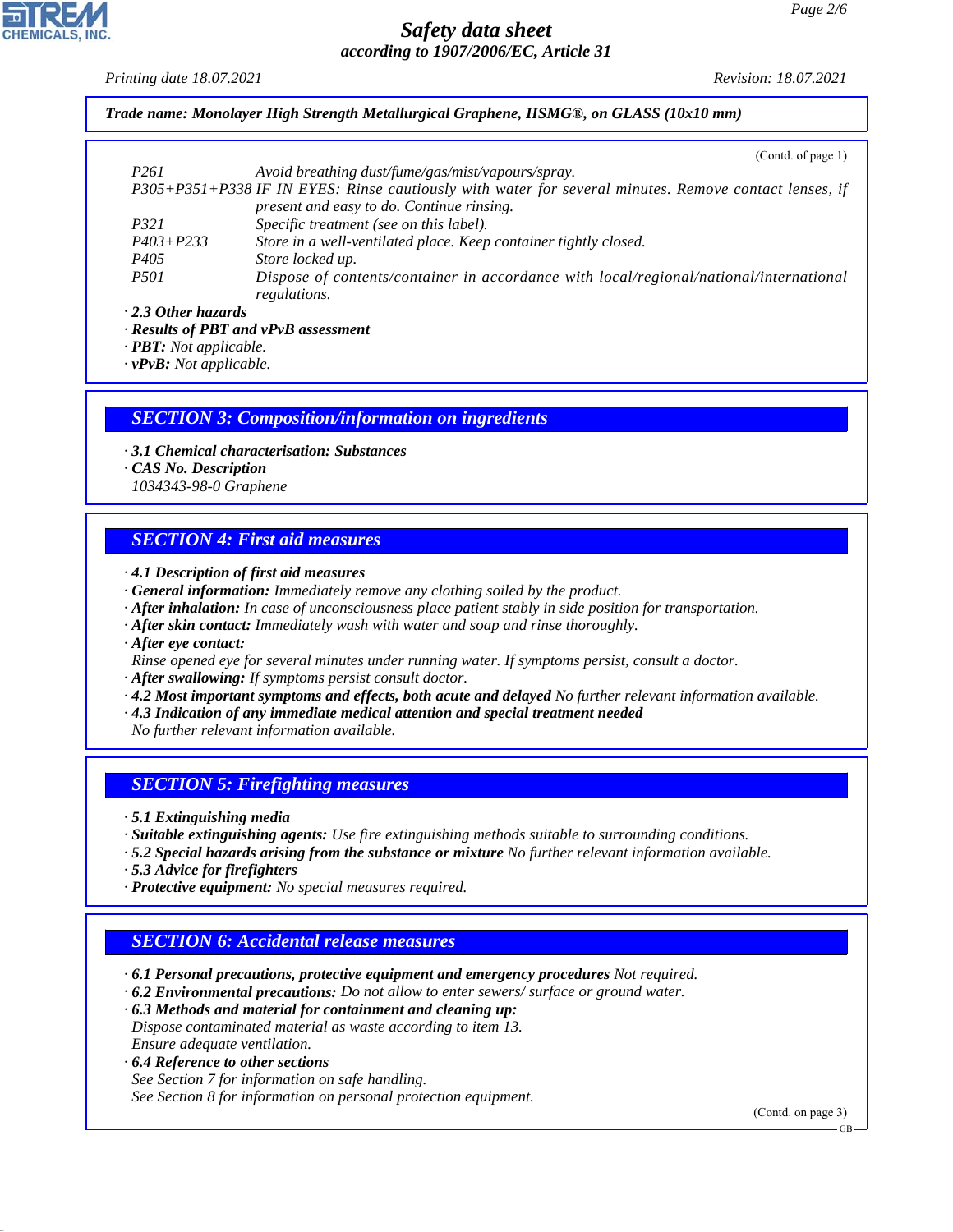*Printing date 18.07.2021 Revision: 18.07.2021*

*Trade name: Monolayer High Strength Metallurgical Graphene, HSMG®, on GLASS (10x10 mm)*

(Contd. of page 2)

*See Section 13 for disposal information.*

#### *SECTION 7: Handling and storage*

*· 7.1 Precautions for safe handling Ensure good ventilation/exhaustion at the workplace.*

- *· Information about fire and explosion protection: No special measures required.*
- *· 7.2 Conditions for safe storage, including any incompatibilities*
- *· Storage:*

*· Requirements to be met by storerooms and receptacles: No special requirements.*

- *· Information about storage in one common storage facility: Not required.*
- *· Further information about storage conditions: Keep container tightly sealed.*
- *· 7.3 Specific end use(s) No further relevant information available.*

#### *SECTION 8: Exposure controls/personal protection*

*· Additional information about design of technical facilities: No further data; see item 7.*

- *· 8.1 Control parameters*
- *· Ingredients with limit values that require monitoring at the workplace: Not required.*
- *· Additional information: The lists valid during the making were used as basis.*
- *· 8.2 Exposure controls*
- *· Personal protective equipment:*
- *· General protective and hygienic measures: Keep away from foodstuffs, beverages and feed. Immediately remove all soiled and contaminated clothing Wash hands before breaks and at the end of work. Avoid contact with the eyes and skin.*
- *· Respiratory protection:*

*In case of brief exposure or low pollution use respiratory filter device. In case of intensive or longer exposure use self-contained respiratory protective device.*

*· Protection of hands:*



\_S*Protective gloves*

*The glove material has to be impermeable and resistant to the product/ the substance/ the preparation.*

*Due to missing tests no recommendation to the glove material can be given for the product/ the preparation/ the chemical mixture.*

*Selection of the glove material on consideration of the penetration times, rates of diffusion and the degradation*

*· Material of gloves*

*The selection of the suitable gloves does not only depend on the material, but also on further marks of quality and varies from manufacturer to manufacturer.*

*· Penetration time of glove material*

*The exact break through time has to be found out by the manufacturer of the protective gloves and has to be observed.*

*· Eye protection:*



44.1.1

\_R*Tightly sealed goggles*

(Contd. on page 4)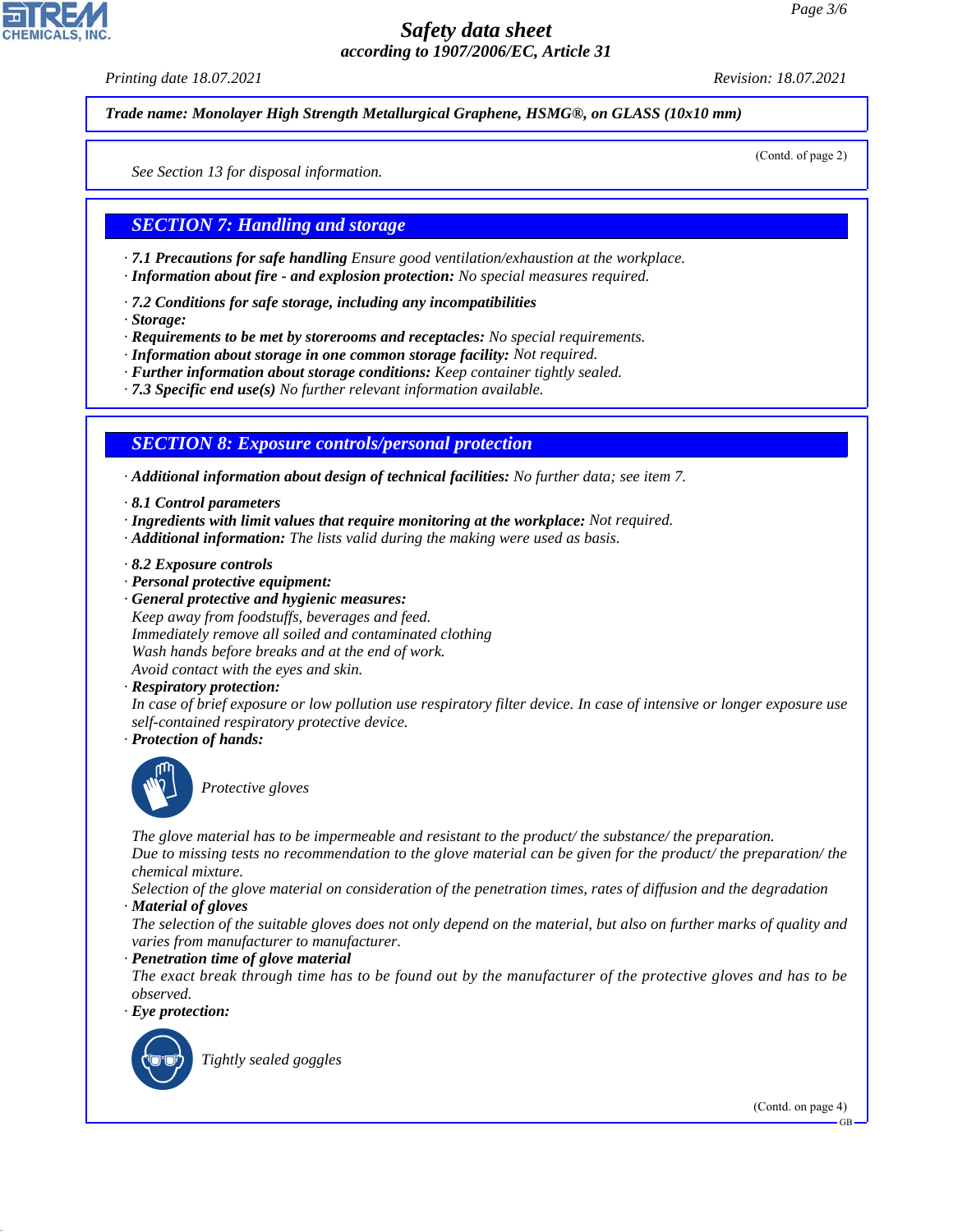*Printing date 18.07.2021 Revision: 18.07.2021*

 $\overline{\phantom{a}}$ 

**CHEMICALS, INC.** 

|  |  |  | Trade name: Monolayer High Strength Metallurgical Graphene, HSMG®, on GLASS (10x10 mm) |  |  |  |  |
|--|--|--|----------------------------------------------------------------------------------------|--|--|--|--|
|--|--|--|----------------------------------------------------------------------------------------|--|--|--|--|

|                                                             |                                               | (Contd. of page 3) |
|-------------------------------------------------------------|-----------------------------------------------|--------------------|
| · 9.1 Information on basic physical and chemical properties |                                               |                    |
| <b>General Information</b>                                  |                                               |                    |
| $\cdot$ Appearance:                                         |                                               |                    |
| Form:                                                       | Foil                                          |                    |
| Colour:                                                     | Transparent                                   |                    |
| $\cdot$ Odour:                                              | <i><b>Odourless</b></i>                       |                    |
| Odour threshold:                                            | Not determined.                               |                    |
| $\cdot$ pH-value:                                           | Not applicable.                               |                    |
| · Change in condition                                       |                                               |                    |
| Melting point/freezing point:                               | Undetermined.                                 |                    |
| Initial boiling point and boiling range: Undetermined.      |                                               |                    |
| · Flash point:                                              | Not applicable.                               |                    |
| · Flammability (solid, gas):                                | Not determined.                               |                    |
| · Ignition temperature:                                     |                                               |                    |
| <b>Decomposition temperature:</b>                           | Not determined.                               |                    |
| · Auto-ignition temperature:                                | Not determined.                               |                    |
| · Explosive properties:                                     | Product does not present an explosion hazard. |                    |
| · Explosion limits:                                         |                                               |                    |
| Lower:                                                      | Not determined.                               |                    |
| <b>Upper:</b>                                               | Not determined.                               |                    |
| · Vapour pressure:                                          | Not applicable.                               |                    |
| · Density:                                                  | Not determined.                               |                    |
| · Relative density                                          | Not determined.                               |                    |
| · Vapour density                                            | Not applicable.                               |                    |
| $\cdot$ Evaporation rate                                    | Not applicable.                               |                    |
| · Solubility in / Miscibility with                          |                                               |                    |
| water:                                                      | Insoluble.                                    |                    |
| · Partition coefficient: n-octanol/water:                   | Not determined.                               |                    |
| · Viscosity:                                                |                                               |                    |
| Dynamic:                                                    | Not applicable.                               |                    |
| Kinematic:                                                  | Not applicable.                               |                    |
| · Solvent content:                                          |                                               |                    |
| Organic solvents:                                           | $0.0\,\%$                                     |                    |
| $VOC$ (EC)                                                  | 0.00%                                         |                    |
| . 9.2 Other information                                     | No further relevant information available.    |                    |

#### *SECTION 10: Stability and reactivity*

*· 10.1 Reactivity No further relevant information available.*

*· 10.2 Chemical stability*

44.1.1

*· Thermal decomposition / conditions to be avoided: No decomposition if used according to specifications.*

*· 10.3 Possibility of hazardous reactions No dangerous reactions known.*

*· 10.4 Conditions to avoid No further relevant information available.*

*· 10.5 Incompatible materials: No further relevant information available.*

(Contd. on page 5)

GB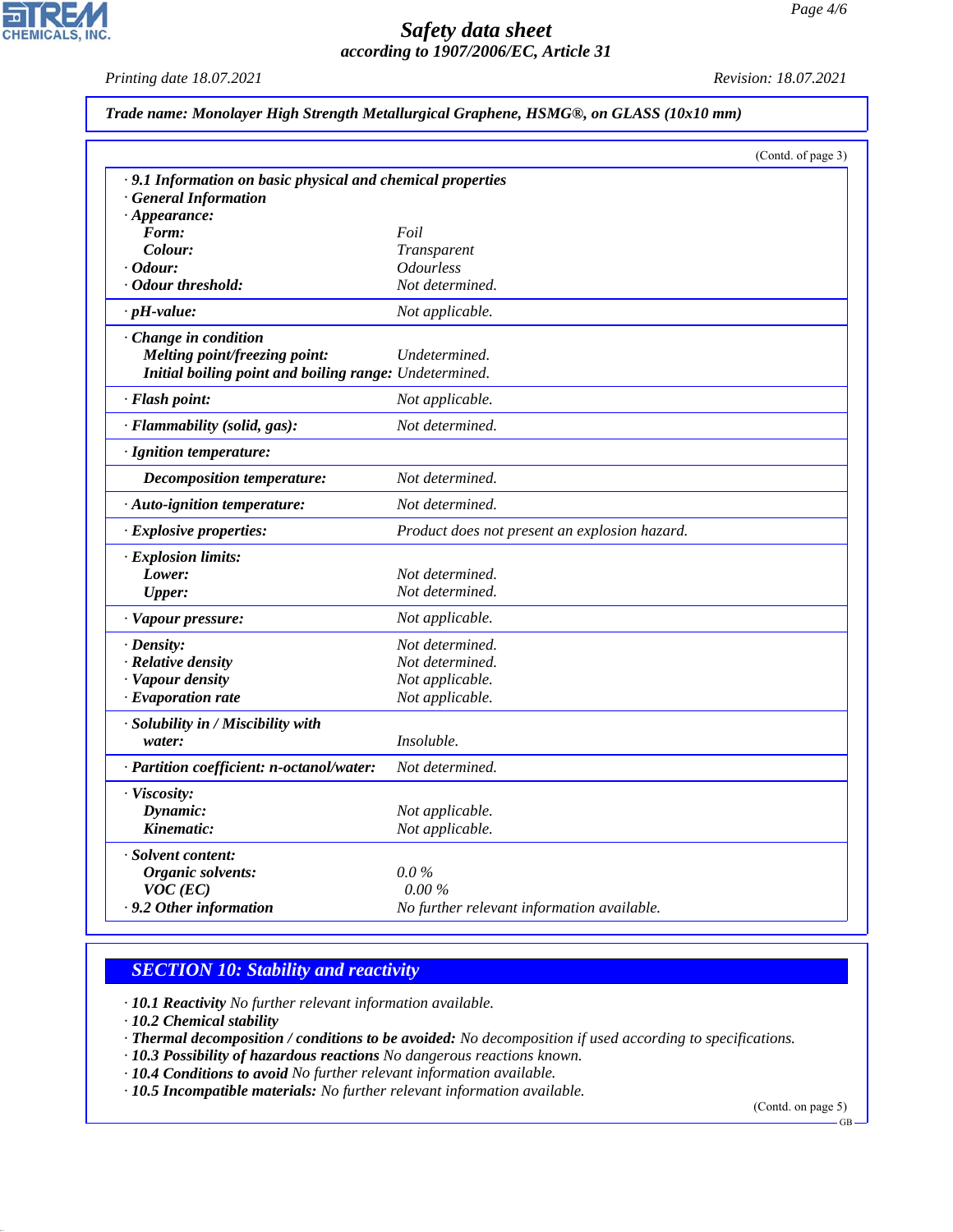*Printing date 18.07.2021 Revision: 18.07.2021*

*Trade name: Monolayer High Strength Metallurgical Graphene, HSMG®, on GLASS (10x10 mm)*

(Contd. of page 4)

*· 10.6 Hazardous decomposition products: No dangerous decomposition products known.*

*SECTION 11: Toxicological information*

*· 11.1 Information on toxicological effects*

- *· Acute toxicity Based on available data, the classification criteria are not met.*
- *· Primary irritant effect:*
- *· Skin corrosion/irritation*
- *Causes skin irritation.*
- *· Serious eye damage/irritation*
- *Causes serious eye irritation.*
- *· Respiratory or skin sensitisation Based on available data, the classification criteria are not met.*
- *· CMR effects (carcinogenity, mutagenicity and toxicity for reproduction)*
- *· Germ cell mutagenicity Based on available data, the classification criteria are not met.*
- *· Carcinogenicity Based on available data, the classification criteria are not met.*
- *· Reproductive toxicity Based on available data, the classification criteria are not met.*
- *· STOT-single exposure*
- *May cause respiratory irritation.*
- *· STOT-repeated exposure Based on available data, the classification criteria are not met.*
- *· Aspiration hazard Based on available data, the classification criteria are not met.*

#### *SECTION 12: Ecological information*

- *· 12.1 Toxicity*
- *· Aquatic toxicity: No further relevant information available.*
- *· 12.2 Persistence and degradability No further relevant information available.*
- *· 12.3 Bioaccumulative potential No further relevant information available.*
- *· 12.4 Mobility in soil No further relevant information available.*
- *· Additional ecological information:*
- *· General notes:*

*Water hazard class 1 (German Regulation) (Self-assessment): slightly hazardous for water*

*Do not allow undiluted product or large quantities of it to reach ground water, water course or sewage system.*

- *· 12.5 Results of PBT and vPvB assessment*
- *· PBT: Not applicable.*
- *· vPvB: Not applicable.*
- *· 12.6 Other adverse effects No further relevant information available.*

### *SECTION 13: Disposal considerations*

- *· 13.1 Waste treatment methods*
- *· Recommendation*

44.1.1

*Must not be disposed together with household garbage. Do not allow product to reach sewage system.*

- *· Uncleaned packaging:*
- *· Recommendation: Disposal must be made according to official regulations.*

(Contd. on page 6)

GB